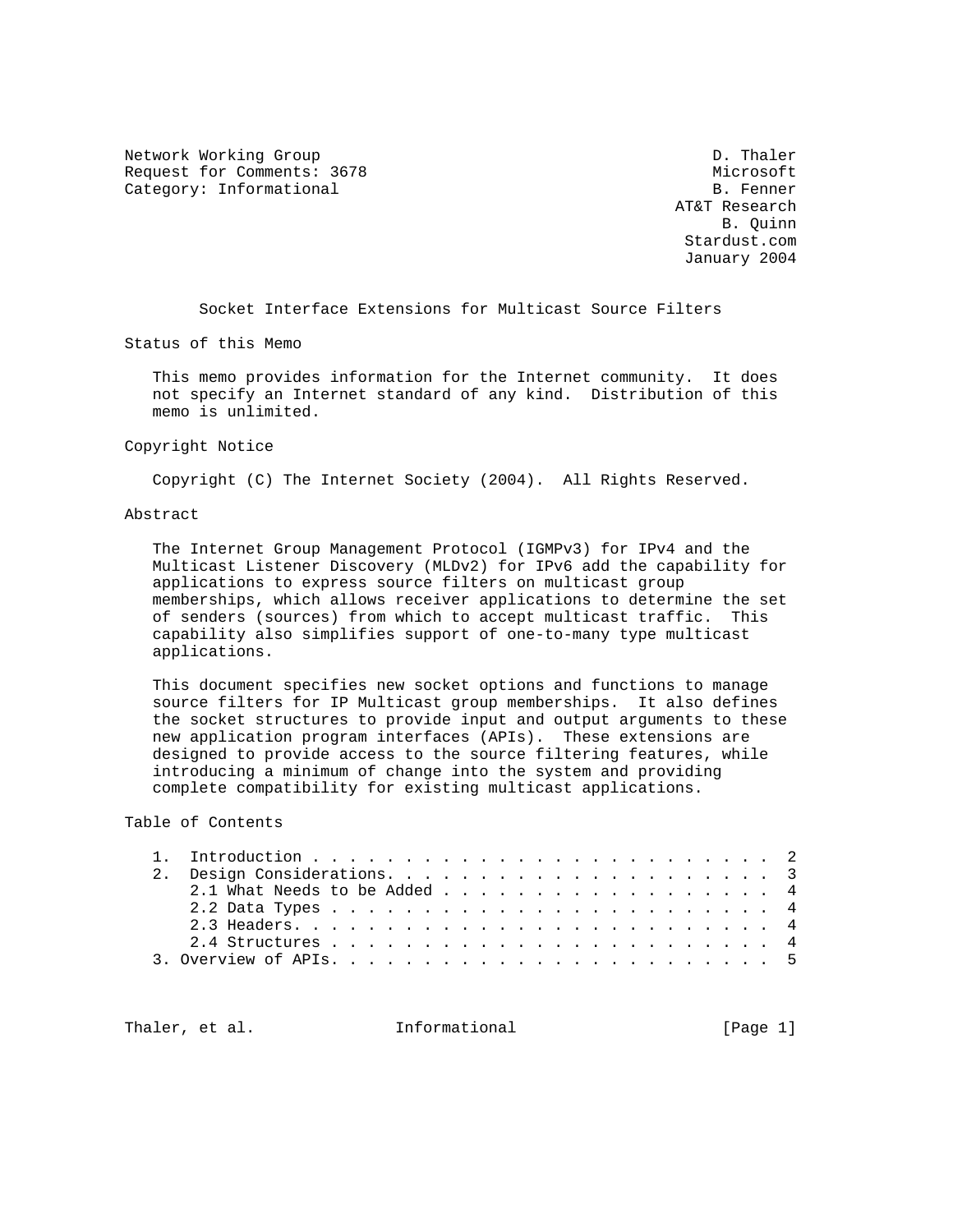| FC 3678 |  |
|---------|--|
|         |  |

| 4. IPv4 Multicast Source Filter APIs 6                        |  |   |
|---------------------------------------------------------------|--|---|
| 4.1 Basic (Delta-based) API for IPv4.                         |  | 6 |
| 4.1.1 IPv4 Any-Source Multicast API.                          |  | 7 |
| 4.1.2 IPv4 Source-Specific Multicast API                      |  | 7 |
|                                                               |  | 8 |
| 4.2 Advanced (Full-state) API for IPv4. 8                     |  |   |
| 4.2.1 Set Source Filter.                                      |  | 8 |
| 4.2.2 Get Source Filter. 9                                    |  |   |
| 5: Protocol-Independent Multicast Source Filter APIs 10       |  |   |
| 5.1 Basic (Delta-based) API 10                                |  |   |
| 5.1.1 Any-Source Multicast API 11                             |  |   |
| 5.1.2 Source-Specific Multicast API. 11                       |  |   |
| 5.2 Advanced (Full-state) API 11                              |  |   |
| 5.2.1 Set Source Filter. 11                                   |  |   |
| 5.2.2 Get Source Filter. 12                                   |  |   |
| б.                                                            |  |   |
| 7.                                                            |  |   |
| Appendix A: Use of ioctl() for full-state operations 14<br>8. |  |   |
|                                                               |  |   |
| 8.2. Protocol-Independent Options. 15                         |  |   |
| 9.                                                            |  |   |
| 10 <sub>1</sub>                                               |  |   |
| 11.                                                           |  |   |
| 12. Full Copyright Statement 18                               |  |   |

## 1. Introduction

 The de facto standard application program interface (API) for TCP/IP applications is the "sockets" interface. Although this API was developed for Unix in the early 1980s it has also been implemented on a wide variety of non-Unix systems. TCP/IP applications written using the sockets API have in the past enjoyed a high degree of portability and we would like the same portability with applications that employ multicast source filters. Changes are required to the sockets API to support such filtering and this memo describes these changes.

 This document specifies new socket options and functions to manage source filters for IP Multicast group memberships. It also defines the socket structures to provide input and output arguments to these new APIs. These extensions are designed to provide access to the source filtering features required by applications, while introducing a minimum of change into the system and providing complete compatibility for existing multicast applications.

 Furthermore, RFC 3493 [1] defines socket interface extensions for IPv6, including protocol-independent functions for most operations.

Thaler, et al. **Informational** [Page 2]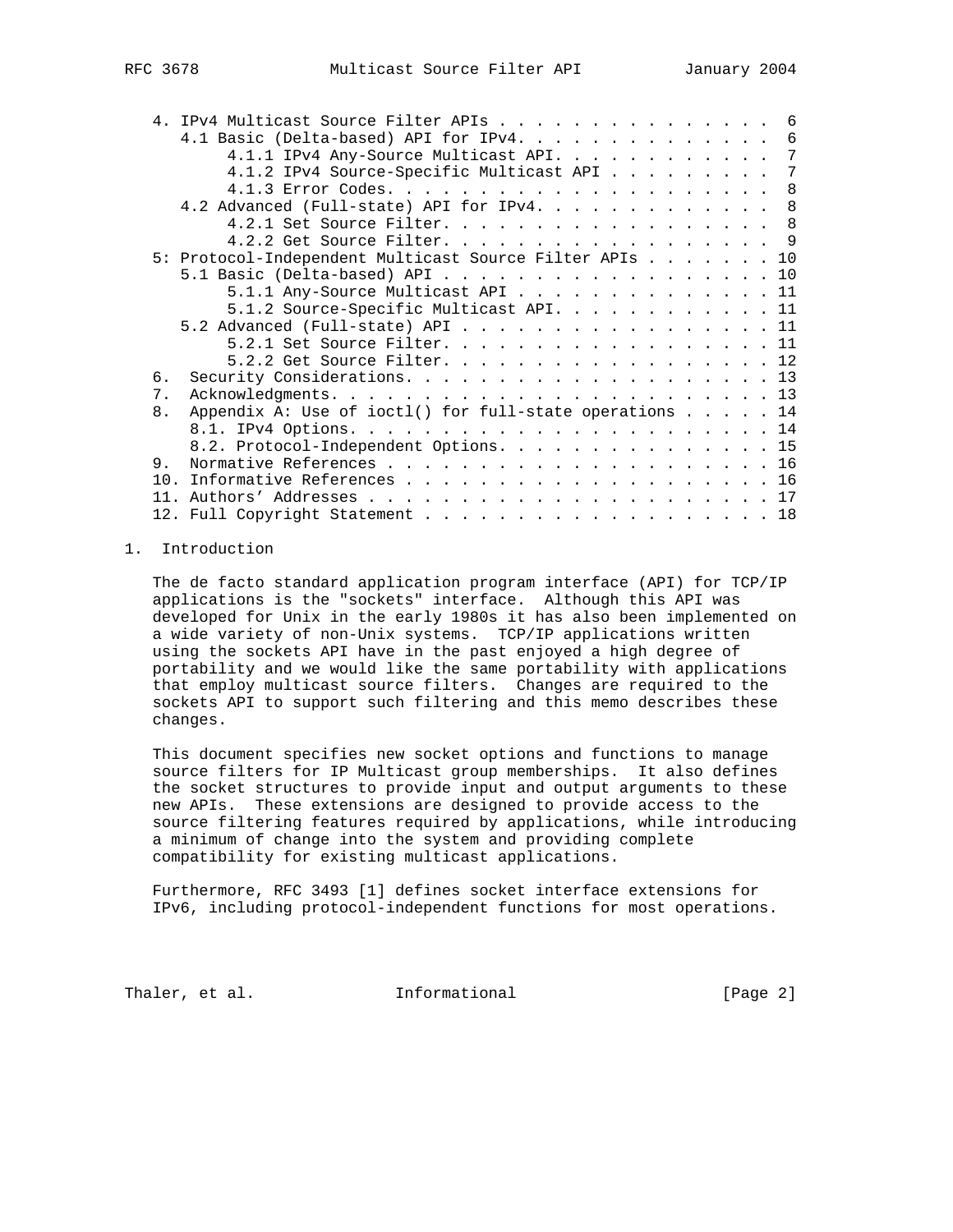However, while it defines join and leave functions for IPv6, it does not provide protocol-independent versions of these operations. Such functions will be described in this document.

 The reader should note that this document is for informational purposes only, and that the official standard specification of the sockets API is [2].

2. Design Considerations

 There are a number of important considerations in designing changes to this well-worn API:

- o The API changes should provide both source and binary compatibility for programs written to the original API. That is, existing program binaries should continue to operate when run on a system supporting the new API. In addition, existing applications that are re-compiled and run on a system supporting the new API should continue to operate. Simply put, the API changes for multicast receivers that specify source filters should not break existing programs.
- o The changes to the API should be as small as possible in order to simplify the task of converting existing multicast receiver applications to use source filters.
- o Applications should be able to detect when the new source filter APIs are unavailable (e.g., calls fail with the ENOTSUPP error) and react gracefully (e.g., revert to old non-source filter API or display a meaningful error message to the user).
- o Lack of type-safety in an API is a bad thing which should be avoided when possible.

 Several implementations exist that use ioctl() for a portion of the functionality described herein, and for historical purposes, the ioctl API is documented in Appendix A. The preferred API, however, includes new functions. The reasons for adding new functions are:

- o New functions provide type-safety, unlike ioctl, getsockopt, and setsockopt.
- o A new function can be written as a wrapper over an ioctl, getsockopt, or setsockopt call, if necessary. Hence, it provides more freedom as to how the functionality is implemented in an operating system. For example, a new function might be implemented as an inline function in an

Thaler, et al. 1nformational 1999 [Page 3]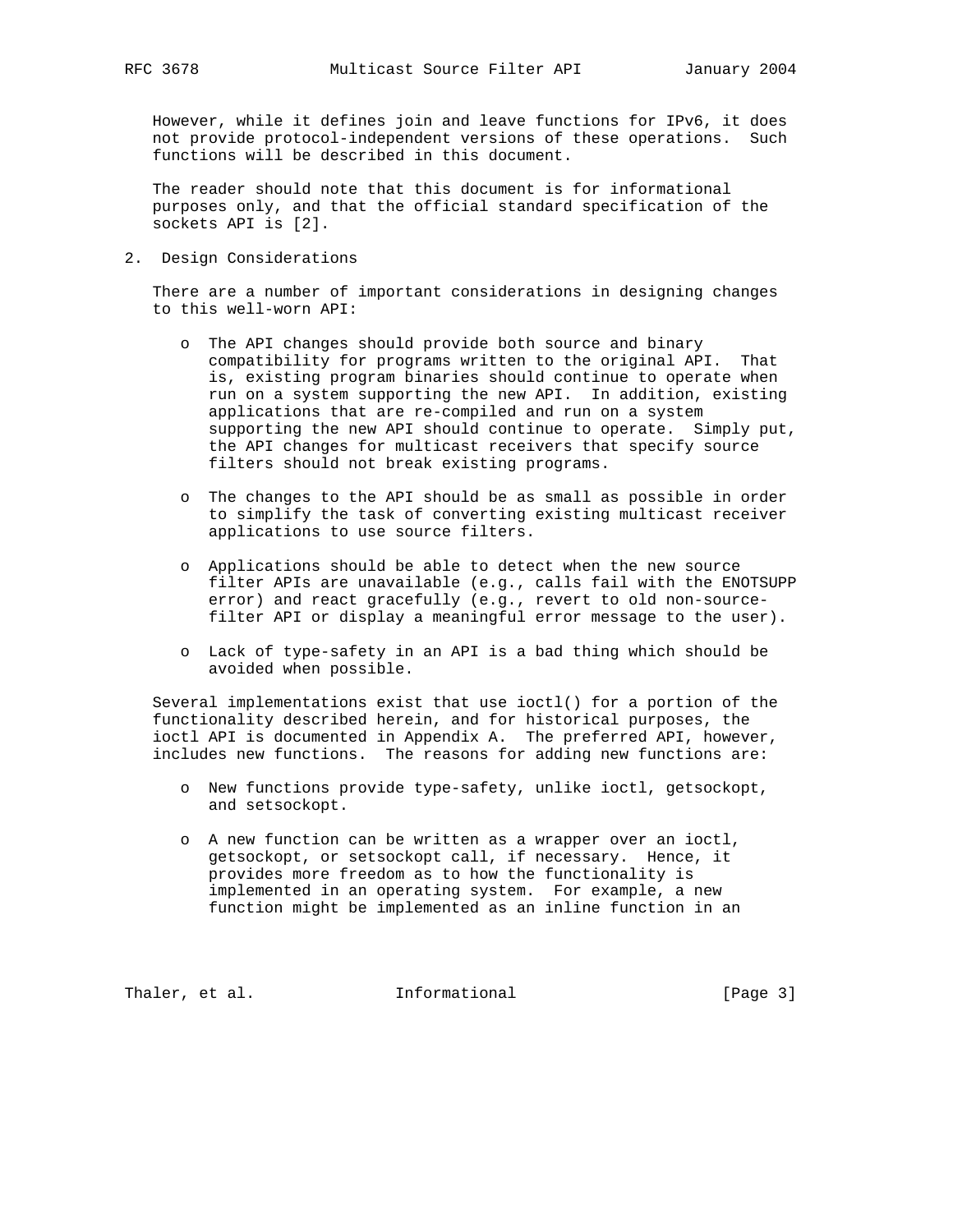include file, or a function exported from a user-mode library which internally uses some mechanism to exchange information with the kernel, or be implemented directly in the kernel.

 o At least one operation defined herein needs to be able to both pass information to the TCP/IP stack, as well as retrieve information from it. In some implementations this is problematic without either changing getsockopt or using ioctl. Using new functions avoids the need to change such implementations.

#### 2.1. What Needs to be Added

 The current IP Multicast APIs allow a receiver application to specify the group address (destination) and (optionally) the local interface. These existing APIs need not change (and cannot, to retain binary compatibility). Hence, what is needed are new source filter APIs that provide the same functionality and also allow receiver multicast applications to:

- o Specify zero or more unicast (source) address(es) in a source filter.
- o Determine whether the source filter describes an inclusive or exclusive list of sources.

 The new API design must enable this functionality for both IPv4 and IPv6.

2.2. Data Types

 The data types of the structure elements given in this memo are intended to be examples, not absolute requirements. Whenever possible, data types from POSIX 1003.1q [2] are used: uintN t means an unsigned integer of exactly N bits (e.g., uint32\_t).

2.3. Headers

 When function prototypes and structures are shown, we show the headers that must be #included to cause that item to be defined.

2.4. Structures

 When structures are described, the members shown are the ones that must appear in an implementation. Additional, nonstandard members may also be defined by an implementation. As an additional

Thaler, et al. **Informational** [Page 4]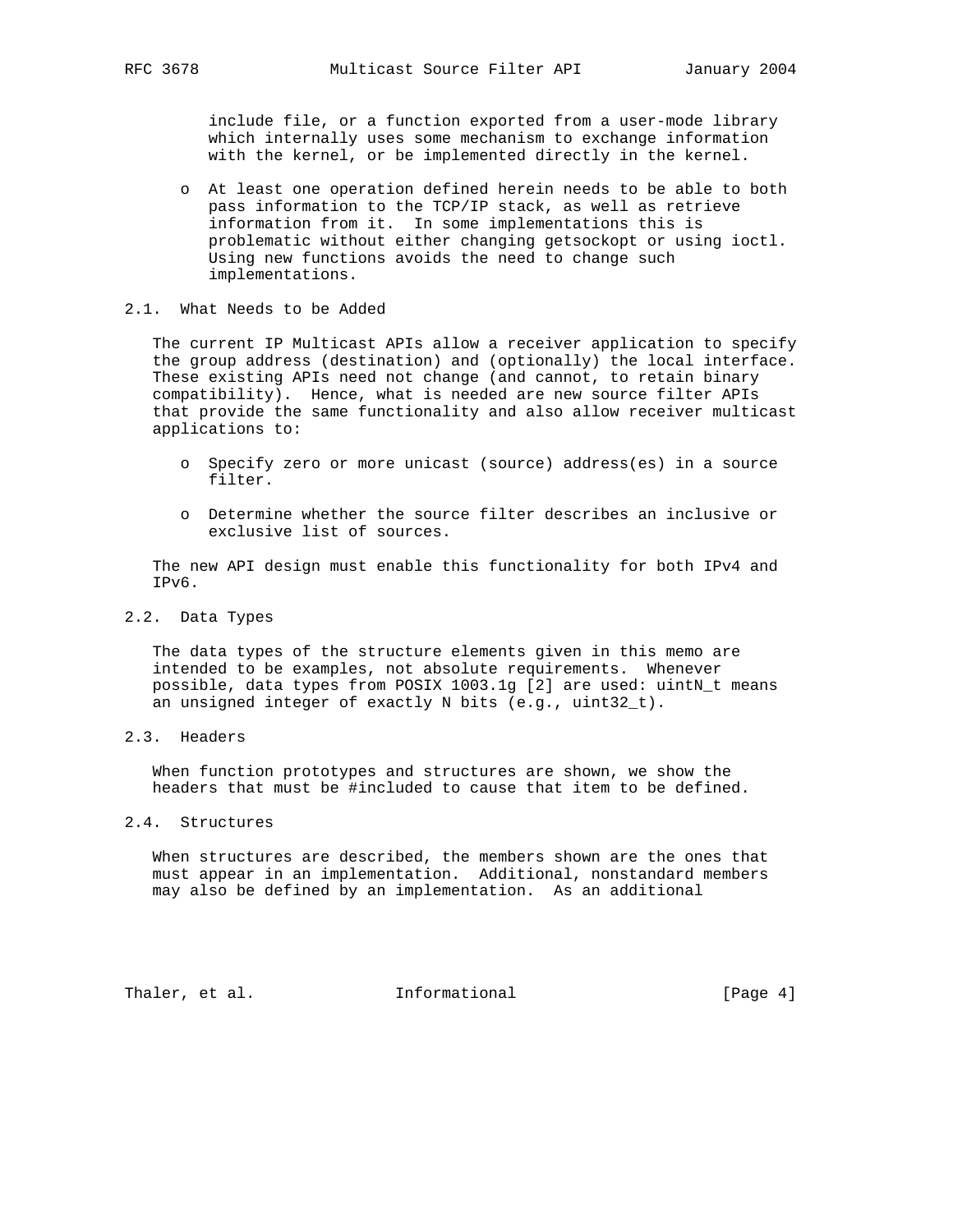precaution, nonstandard members could be verified by Feature Test Macros as described in [2]. (Such Feature Test Macros are not defined by this RFC.)

 The ordering shown for the members of a structure is the recommended ordering, given alignment considerations of multibyte members, but an implementation may order the members differently.

3. Overview of APIs

 There are a number of different APIs described in this document that are appropriate for a number of different application types and IP versions. Before providing detailed descriptions, this section provides a "taxonomy" with a brief description of each.

 There are two categories of source-filter APIs, both of which are designed to allow multicast receiver applications to designate the unicast address(es) of sender(s) along with the multicast group (destination address) to receive.

- o Basic (Delta-based): Some applications desire the simplicity of a delta-based API in which each function call specifies a single source address which should be added to or removed from the existing filter for a given multicast group address on which to listen. Such applications typically fall into either of two categories:
	- + Any-Source Multicast: By default, all sources are accepted. Individual sources may be turned off and back on as needed over time. This is also known as "exclude" mode, since the source filter contains a list of excluded sources.
	- + Source-Specific Multicast: Only sources in a given list are allowed. The list may change over time. This is also known as "include" mode, since the source filter contains a list of included sources.

 This API would be used, for example, by "single-source" applications such as audio/video broadcasting. It would also be used for logical multi-source sessions where each source independently allocates its own Source-Specific Multicast group address.

 o Advanced (Full-state): This API allows an application to define a complete source-filter comprised of zero or more source addresses, and replace the previous filter with a new one.

Thaler, et al. **Informational** [Page 5]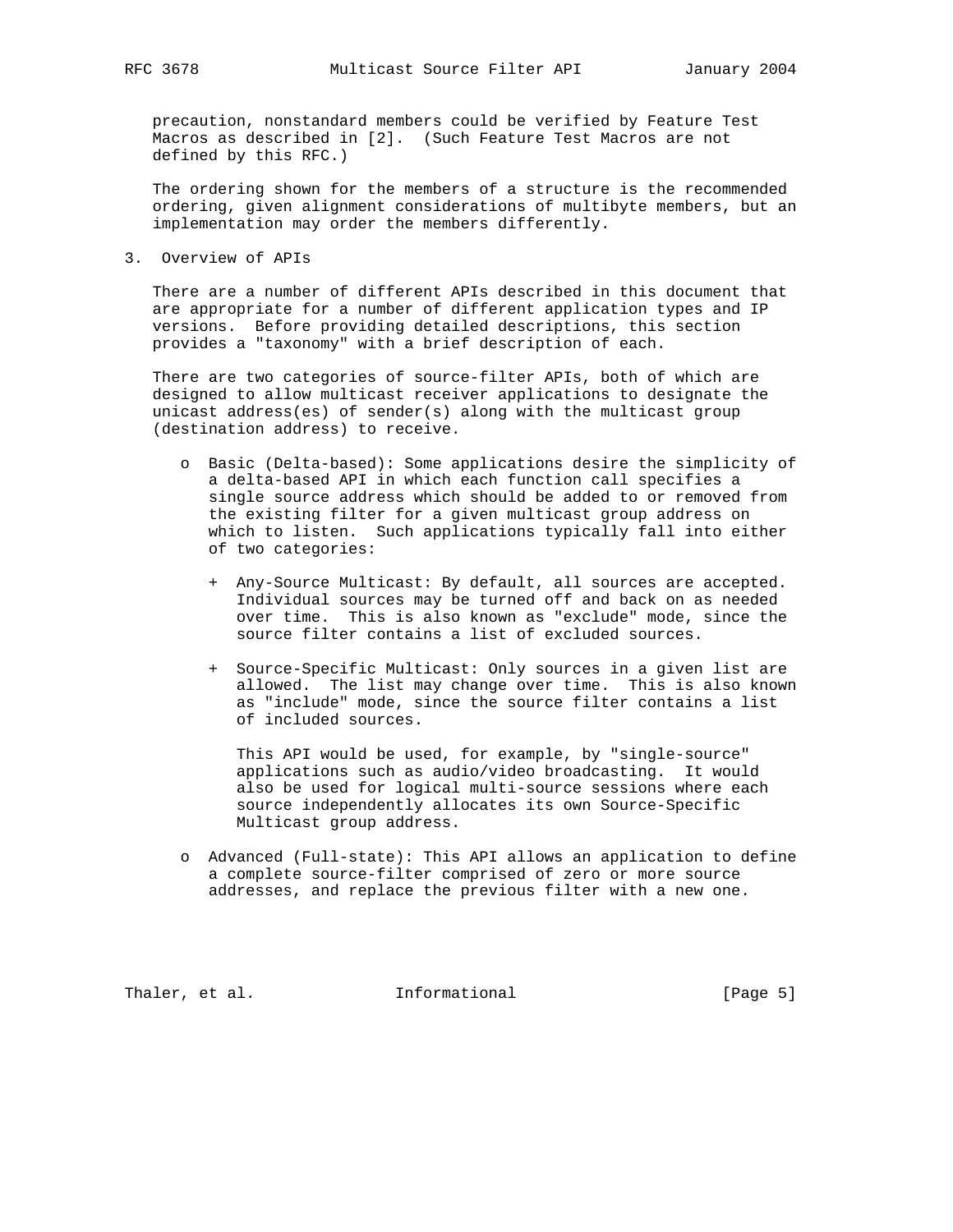Applications which require the ability to switch between filter modes without leaving a group must use a full-state API (i.e., to change the semantics of the source filter from inclusive to exclusive, or vice versa).

 Applications which use a large source list for a given group address should also use the full-state API, since filter changes can be done atomically in a single operation.

 The above types of APIs exist in IPv4-specific variants as well as with protocol-independent variants. One might ask why the protocol independent APIs cannot accommodate IPv4 applications as well as IPv6. Since any IPv4 application requires modification to use multicast source filters anyway, it might seem like a good opportunity to create IPv6-compatible source code.

The primary reasons for extending an IPv4-specific API are:

- o To minimize changes needed in existing IPv4 multicast application source code to add source filter support.
- o To avoid overloading APIs to accommodate the differences between IPv4 interface addresses (e.g., in the ip\_mreq structure) and interface indices.
- 4. IPv4 Multicast Source Filter APIs

 Version 3 of the Internet Group Management Protocol (IGMPv3) [3] and version 2 of the Multicast Listener Discovery (MLDv2) protocol [4] provide the ability to communicate source filter information to the router and hence avoid pulling down data from unwanted sources onto the local link. However, source filters may be implemented by the operating system regardless of whether the routers support IGMPv3 or MLDv2, so when the source-filter API is available, applications can always benefit from using it.

4.1. Basic (Delta-based) API for IPv4

 The reception of multicast packets is controlled by the setsockopt() options summarized below. An error of EOPNOTSUPP is returned if these options are used with getsockopt().

Thaler, et al. 1nformational 1999 [Page 6]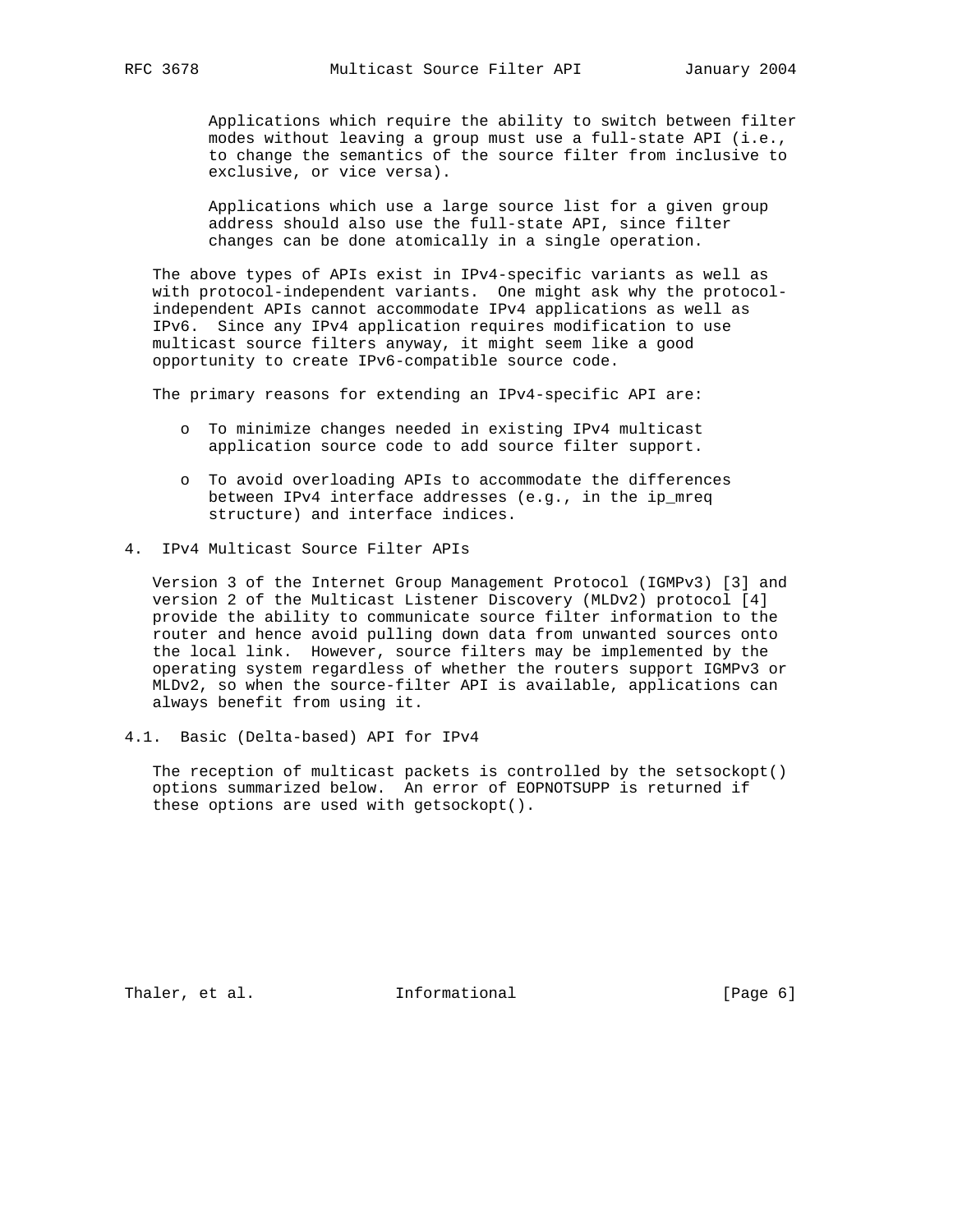RFC 3678 Multicast Source Filter API January 2004

 The following structures are used by both the Any-Source Multicast and the Source-Specific Multicast API:

#include <netinet/in.h>

```
 struct ip_mreq {
   struct in_addr imr_multiaddr; /* IP address of group */
    struct in_addr imr_interface; /* IP address of interface */
 };
 struct ip_mreq_source {
   struct in_addr imr_multiaddr; /* IP address of group */
   struct in_addr imr_sourceaddr; /* IP address of source */
   struct in_addr imr_interface; /* IP address of interface */
 };
```
4.1.1. IPv4 Any-Source Multicast API

The following socket options are defined in <netinet/in.h> for applications in the Any-Source Multicast category:

| Socket option      | Arqument type         |
|--------------------|-----------------------|
| IP ADD MEMBERSHIP  | struct ip_mreq        |
| IP BLOCK SOURCE    | struct ip_mreq_source |
| IP_UNBLOCK_SOURCE  | struct ip_mreq_source |
| IP DROP MEMBERSHIP | struct ip_mreq        |
|                    |                       |

 IP\_ADD\_MEMBERSHIP and IP\_DROP\_MEMBERSHIP are already implemented on most operating systems, and are used to join and leave an any-source group.

 IP\_BLOCK\_SOURCE can be used to block data from a given source to a given group (e.g., if the user "mutes" that source), and IP UNBLOCK SOURCE can be used to undo this (e.g., if the user then "unmutes" the source).

4.1.2. IPv4 Source-Specific Multicast API

 The following socket options are available for applications in the Source-Specific category:

Socket option **Argument** type IP\_ADD\_SOURCE\_MEMBERSHIP struct ip\_mreq\_source IP\_DROP\_SOURCE\_MEMBERSHIP struct ip\_mreq\_source IP\_DROP\_MEMBERSHIP struct ip\_mreq

 IP\_ADD\_SOURCE\_MEMBERSHIP and IP\_DROP\_SOURCE\_MEMBERSHIP are used to join and leave a source-specific group.

Thaler, et al. **Informational** [Page 7]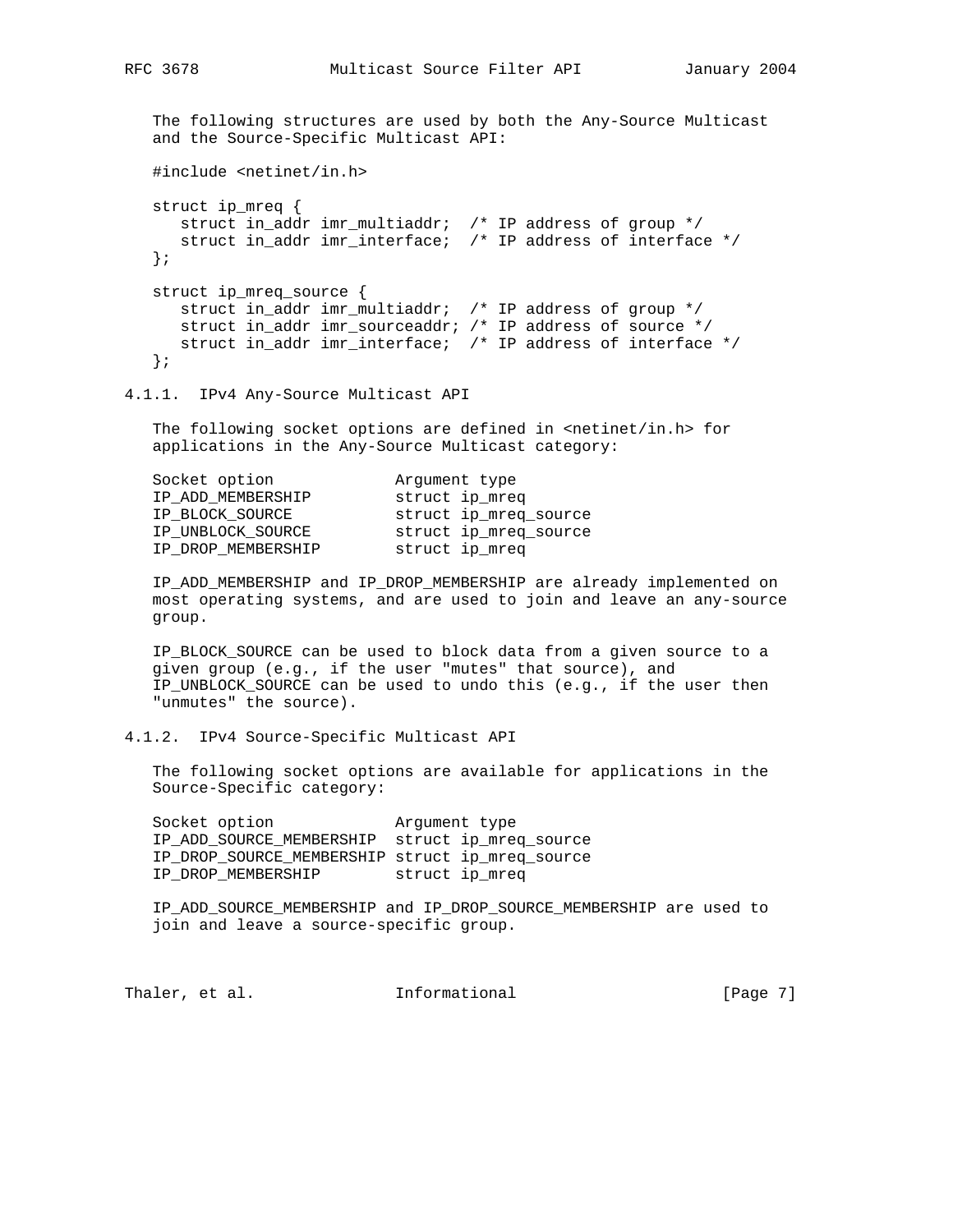IP\_DROP\_MEMBERSHIP is supported, as a convenience, to drop all sources which have been joined for a particular group and interface. The operations are the same as if the socket had been closed.

4.1.3. Error Codes

 When the option would be legal on the group, but an address is invalid (e.g., when trying to block a source that is already blocked by the socket, or when trying to drop an unjoined group) the error generated is EADDRNOTAVAIL.

When the option itself is not legal on the group (i.e., when trying a Source-Specific option on a group after doing IP\_ADD\_MEMBERSHIP, or when trying an Any-Source option without doing IP\_ADD\_MEMBERSHIP) the error generated is EINVAL.

When any of these options are used with getsockopt(), the error generated is EOPNOTSUPP.

 Finally, if the implementation imposes a limit on the maximum number of sources in a source filter, ENOBUFS is generated when an operation would exceed the maximum.

4.2. Advanced (Full-state) API for IPv4

 Several implementations exist that use ioctl() for this API, and for historical purposes, the ioctl() API is documented in Appendix A. The preferred API uses the new functions described below.

## 4.2.1. Set Source Filter

#include <netinet/in.h>

 int setipv4sourcefilter(int s, struct in\_addr interface, struct in\_addr group, uint32\_t fmode, uint32\_t numsrc, struct in\_addr \*slist);

 On success the value 0 is returned, and on failure, the value -1 is returned and errno is set accordingly.

The s argument identifies the socket.

The interface argument holds the local IP address of the interface.

The group argument holds the IP multicast address of the group.

Thaler, et al. 1nformational 1999 [Page 8]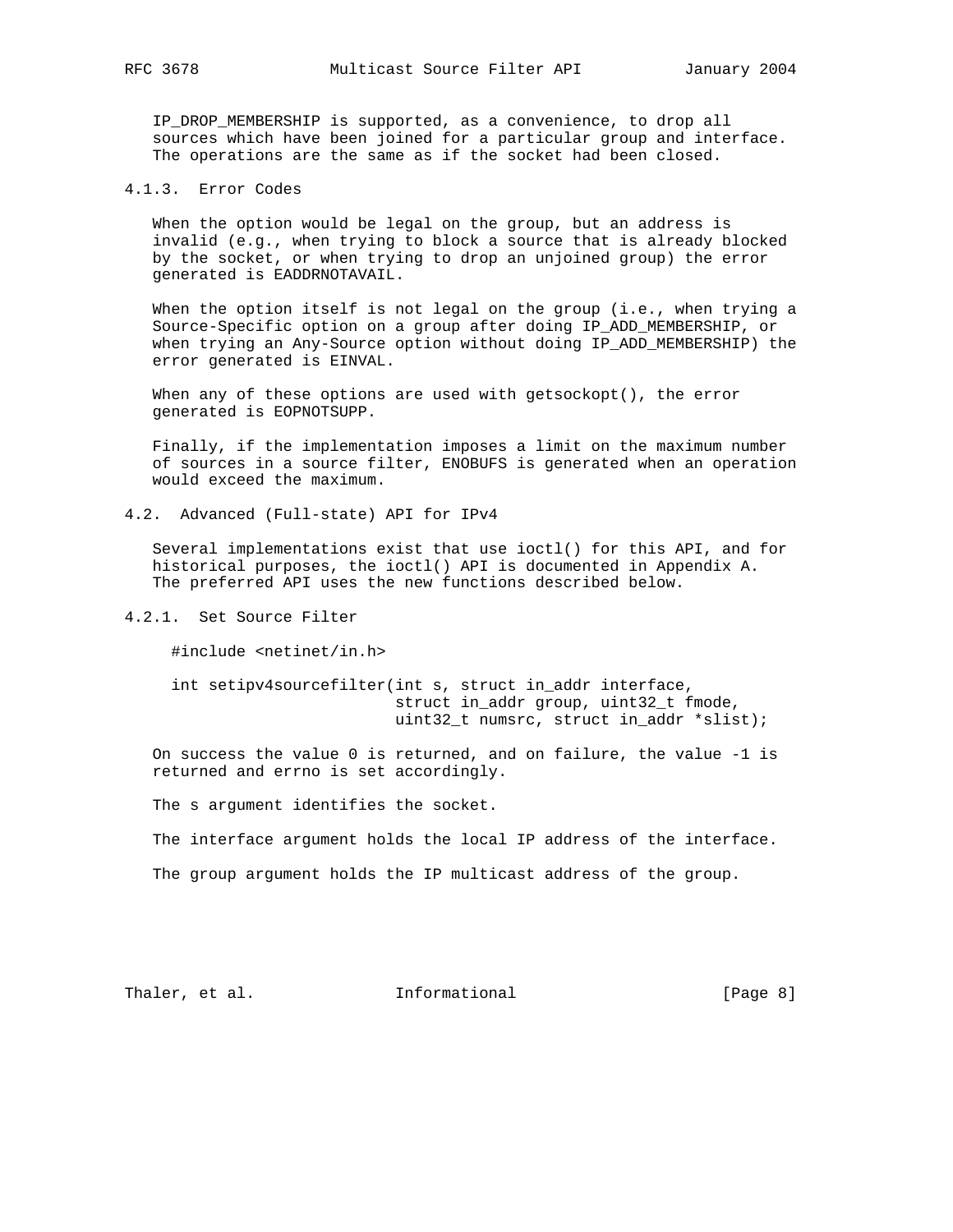The fmode argument identifies the filter mode. The value of this field must be either MCAST\_INCLUDE or MCAST\_EXCLUDE, which are likewise defined in <netinet/in.h>.

 The numsrc argument holds the number of source addresses in the slist array.

 The slist argument points to an array of IP addresses of sources to include or exclude depending on the filter mode.

 If the implementation imposes a limit on the maximum number of sources in a source filter, ENOBUFS is generated when the operation would exceed the maximum.

4.2.2. Get Source Filter

#include <netinet/in.h>

 int getipv4sourcefilter(int s, struct in\_addr interface, struct in\_addr group, uint32\_t \*fmode, uint32\_t \*numsrc, struct in\_addr \*slist);

 On success the value 0 is returned, and on failure, the value -1 is returned and errno is set accordingly.

The s argument identifies the socket.

The interface argument holds the local IP address of the interface.

The group argument holds the IP multicast address of the group.

 The fmode argument points to an integer that will contain the filter mode on a successful return. The value of this field will be either MCAST INCLUDE or MCAST EXCLUDE, which are likewise defined in <netinet/in.h>.

 On input, the numsrc argument holds the number of source addresses that will fit in the slist array. On output, the numsrc argument will hold the total number of sources in the filter.

 The slist argument points to buffer into which an array of IP addresses of included or excluded (depending on the filter mode) sources will be written. If numsrc was 0 on input, a NULL pointer may be supplied.

Thaler, et al. 1nformational 1999 [Page 9]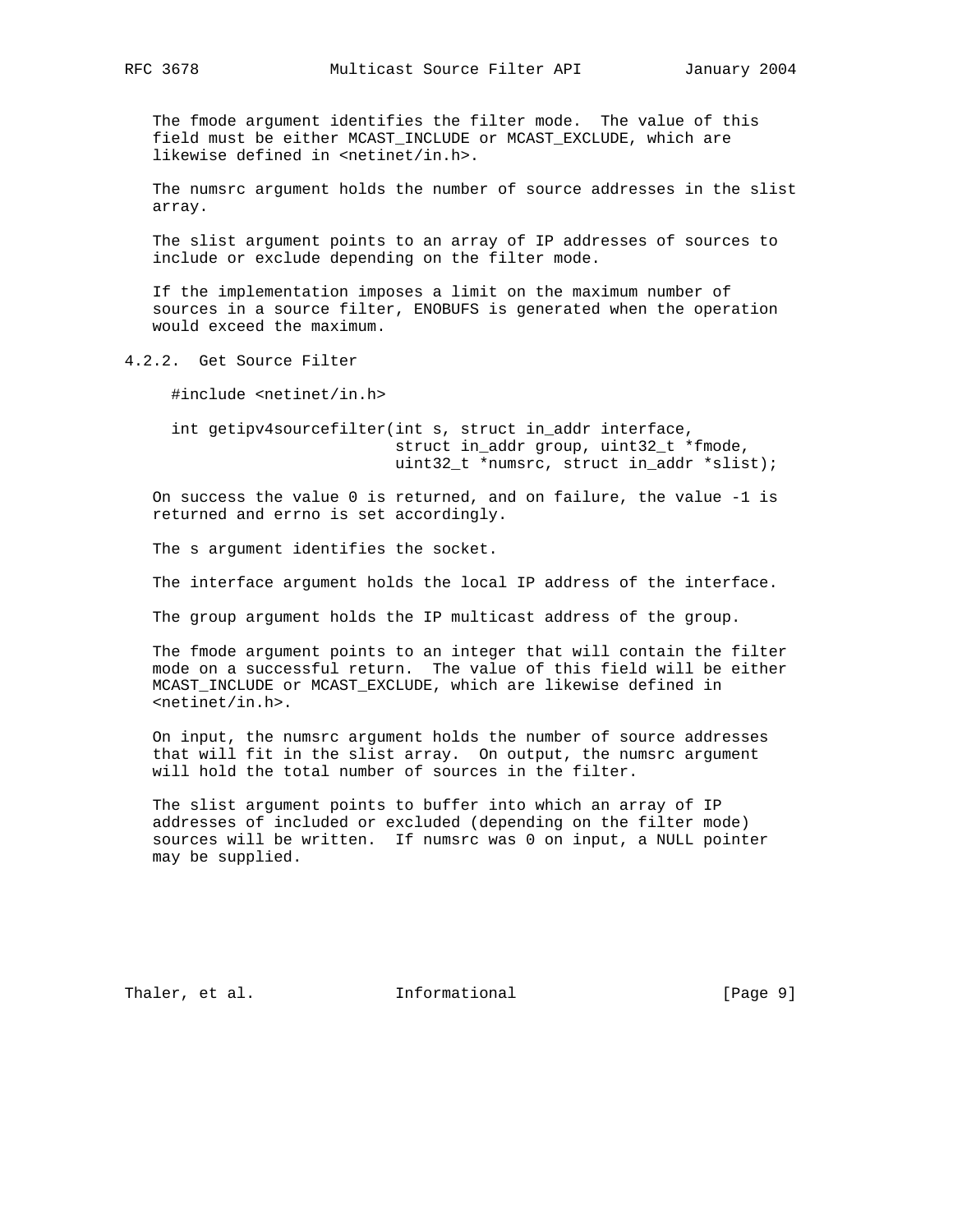If the application does not know the size of the source list beforehand, it can make a reasonable guess (e.g., 0), and if upon completion, numsrc holds a larger value, the operation can be repeated with a large enough buffer.

 That is, on return, numsrc is always updated to be the total number of sources in the filter, while slist will hold as many source addresses as fit, up to the minimum of the array size passed in as the original numsrc value and the total number of sources in the filter.

5. Protocol-Independent Multicast Source Filter APIs

 Protocol-independent functions are provided for join and leave operations so that an application may pass a sockaddr\_storage structure obtained from calls such as getaddrinfo() [1] as the group to join. For example, an application can resolve a DNS name (e.g., NTP.MCAST.NET) to a multicast address which may be either IPv4 or IPv6, and may easily join and leave the group.

5.1. Basic (Delta-based) API

 The reception of multicast packets is controlled by the setsockopt() options summarized below. An error of EOPNOTSUPP is returned if these options are used with getsockopt().

 The following structures are used by both the Any-Source Multicast and the Source-Specific Multicast API: #include <netinet/in.h>

```
 struct group_req {
   uint32_t         gr_interface; /* interface index */
     struct sockaddr_storage gr_group; /* group address */
   };
   struct group_source_req {
    uint32_t gsr_interface; /* interface index */
 struct sockaddr_storage gsr_group; /* group address */
 struct sockaddr_storage gsr_source; /* source address */
   };
```
 The sockaddr\_storage structure is defined in RFC 3493 [1] to be large enough to hold either IPv4 or IPv6 address information.

 The rules for generating errors are the same as those given in Section 5.1.3.

Thaler, et al. 1nformational 1999 [Page 10]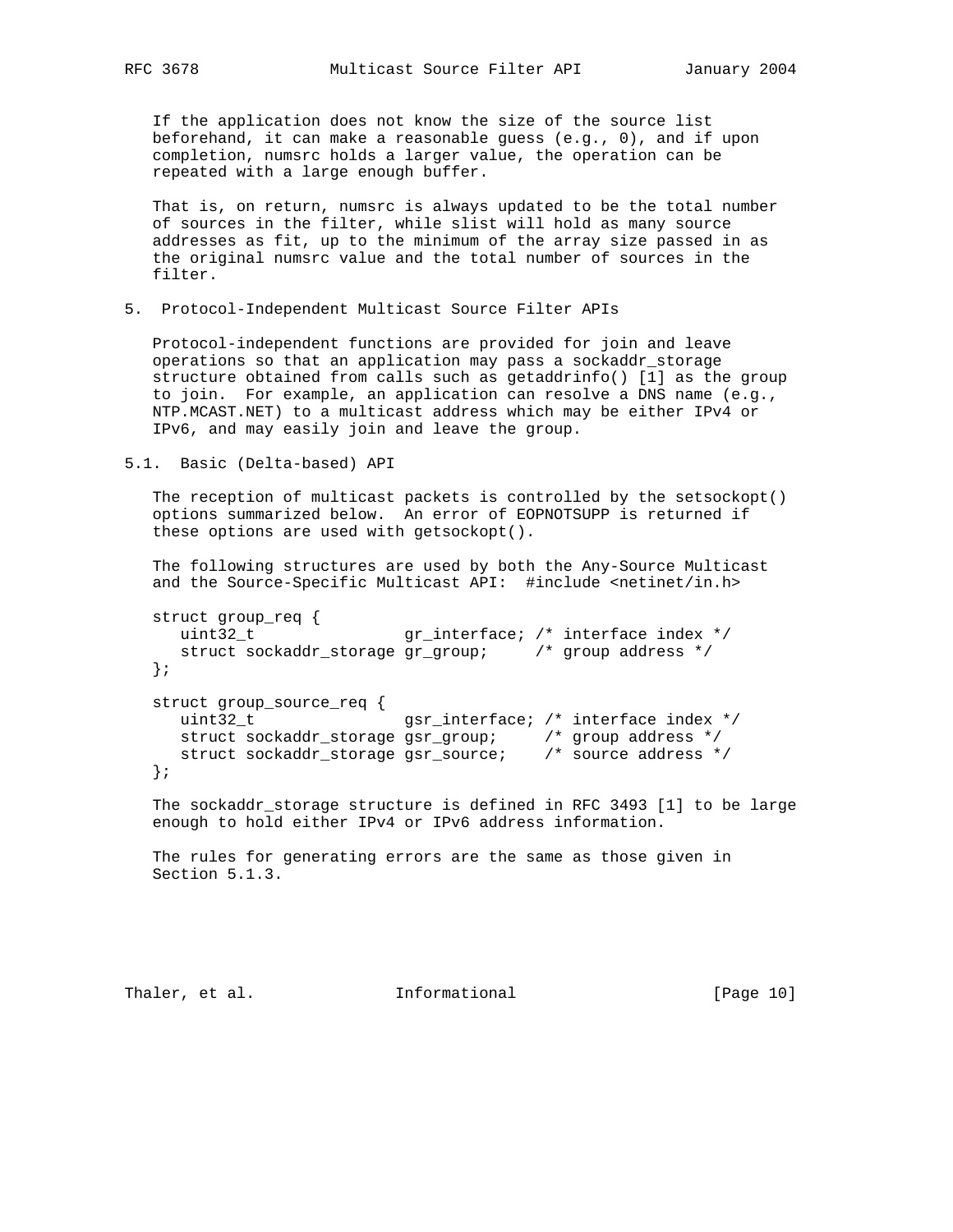#### 5.1.1. Any-Source Multicast API

| Socket option        | Argument type           |
|----------------------|-------------------------|
| MCAST JOIN GROUP     | struct group req        |
| MCAST BLOCK SOURCE   | struct group_source_req |
| MCAST UNBLOCK SOURCE | struct group_source_req |
| MCAST LEAVE GROUP    | struct group reg        |

 MCAST\_JOIN\_GROUP and MCAST\_LEAVE\_GROUP are used to join and leave an any-source group.

 MCAST\_BLOCK\_SOURCE can be used to block data from a given source to a given group (e.g., if the user "mutes" that source), and MCAST\_UNBLOCK\_SOURCE can be used to undo this (e.g., if the user then "unmutes" the source).

#### 5.1.2. Source-Specific Multicast API

| Socket option            | Arqument type           |
|--------------------------|-------------------------|
| MCAST JOIN SOURCE GROUP  | struct group source req |
| MCAST LEAVE SOURCE GROUP | struct group source req |
| MCAST LEAVE GROUP        | struct group req        |

 MCAST\_JOIN\_SOURCE\_GROUP and MCAST\_LEAVE\_SOURCE\_GROUP are used to join and leave a source-specific group.

 MCAST\_LEAVE\_GROUP is supported, as a convenience, to drop all sources which have been joined for a particular group and interface. The operations are the same as if the socket had been closed.

### 5.2. Advanced (Full-state) API

 Implementations may exist that use ioctl() for this API, and for historical purposes, the ioctl() API is documented in Appendix A. The preferred API uses the new functions described below.

## 5.2.1. Set Source Filter

#include <netinet/in.h>

 int setsourcefilter(int s, uint32\_t interface, struct sockaddr \*group, socklen\_t grouplen, uint32\_t fmode, uint\_t numsrc, struct sockaddr\_storage \*slist);

 On success the value 0 is returned, and on failure, the value -1 is returned and errno is set accordingly.

Thaler, et al. **Informational** [Page 11]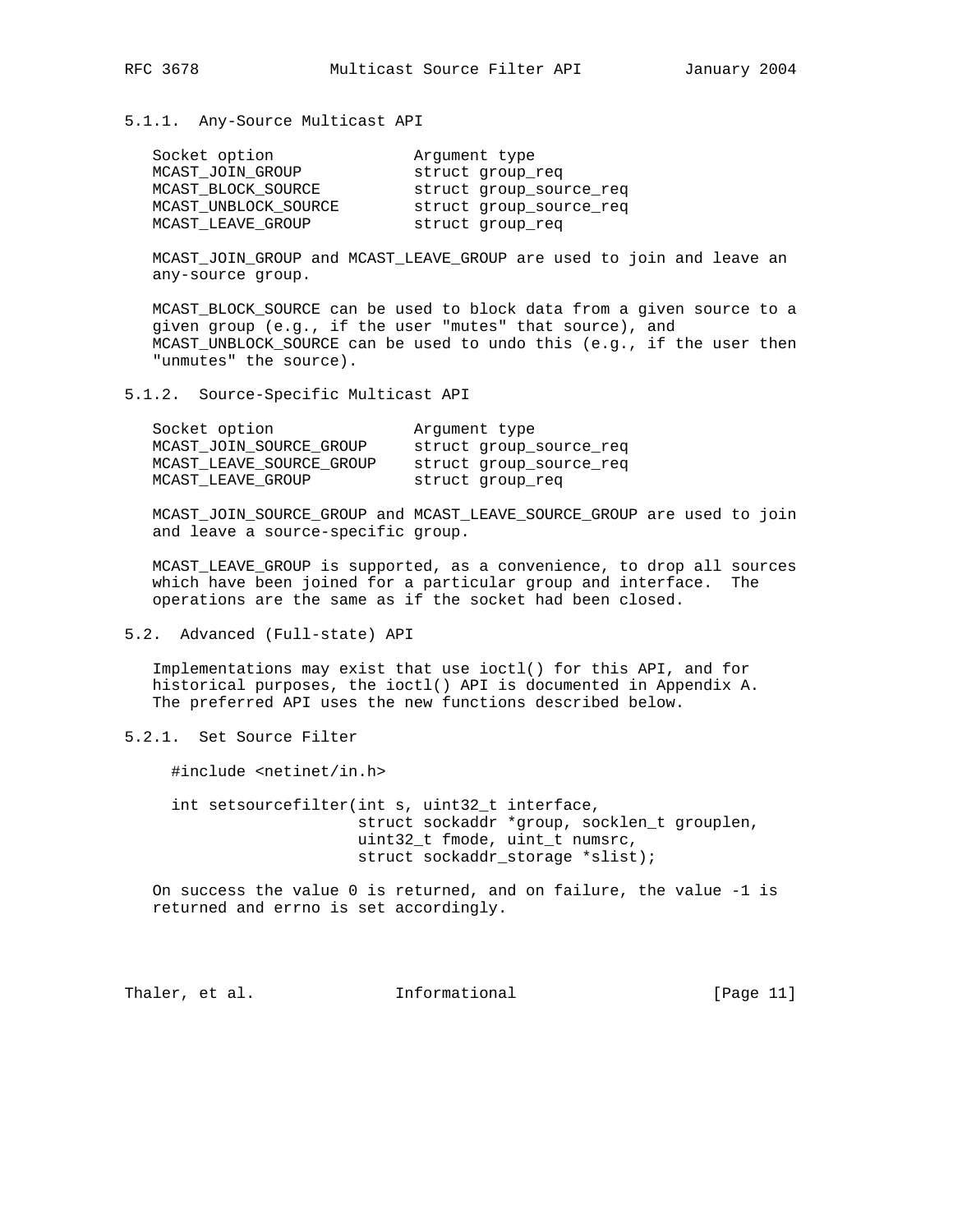The s argument identifies the socket.

The interface argument holds the interface index of the interface.

 The group argument points to either a sockaddr\_in structure (for IPv4) or a sockaddr\_in6 structure (for IPv6) that holds the IP multicast address of the group.

 The grouplen argument gives the length of the sockaddr\_in or sockaddr in6 structure.

 The fmode argument identifies the filter mode. The value of this field must be either MCAST\_INCLUDE or MCAST\_EXCLUDE, which are likewise defined in <netinet/in.h>.

 The numsrc argument holds the number of source addresses in the slist array.

 The slist argument points to an array of IP addresses of sources to include or exclude depending on the filter mode.

 If the implementation imposes a limit on the maximum number of sources in a source filter, ENOBUFS is generated when the operation would exceed the maximum.

5.2.2. Get Source Filter

#include <netinet/in.h>

 int getsourcefilter(int s, uint32\_t interface, struct sockaddr \*group, socklen\_t grouplen, uint32\_t fmode, uint\_t \*numsrc, struct sockaddr\_storage \*slist);

 On success the value 0 is returned, and on failure, the value -1 is returned and errno is set accordingly.

The s argument identifies the socket.

The interface argument holds the local IP address of the interface.

 The group argument points to either a sockaddr\_in structure (for IPv4) or a sockaddr\_in6 structure (for IPv6) that holds the IP multicast address of the group.

Thaler, et al. **Informational** [Page 12]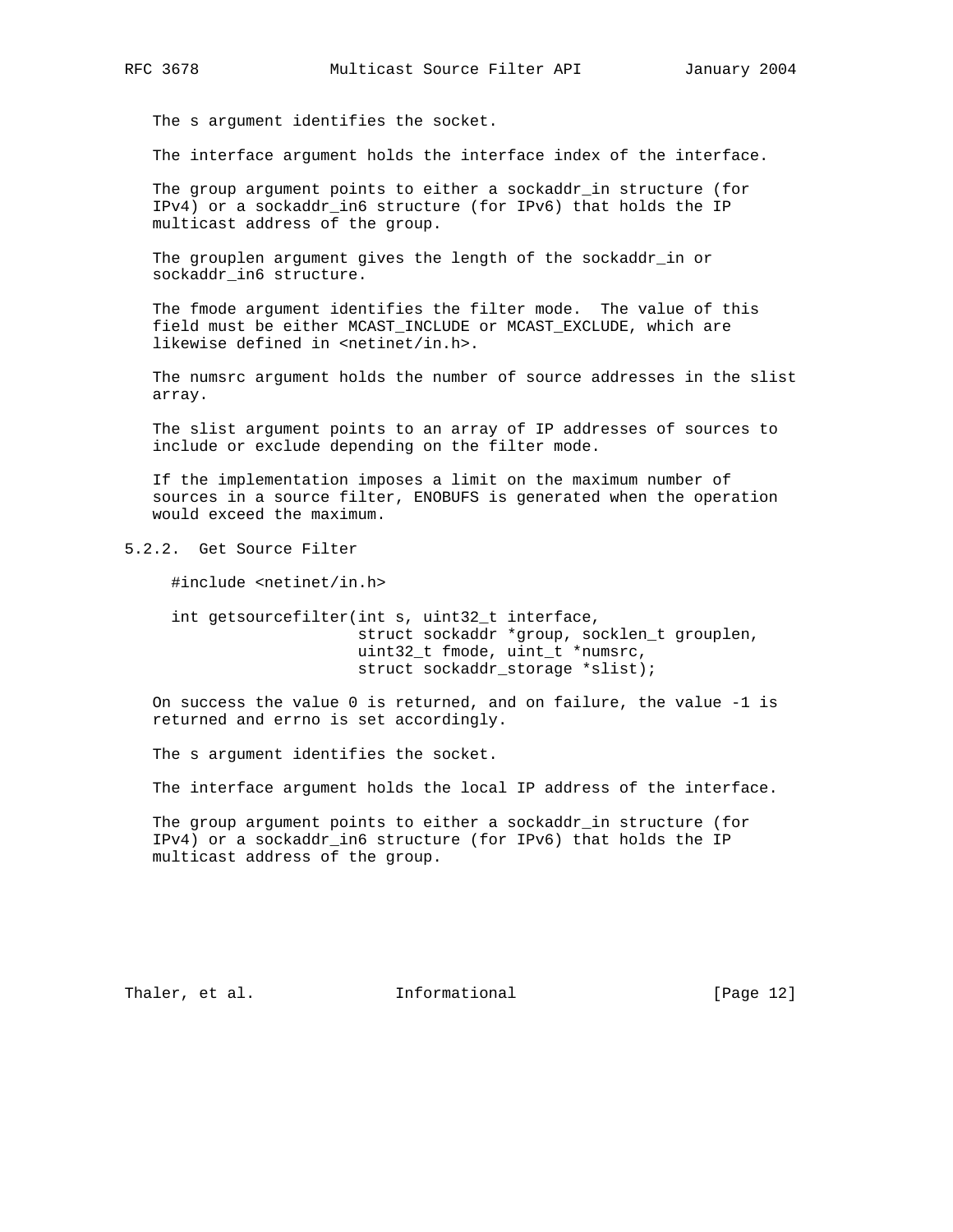The fmode argument points to an integer that will contain the filter mode on a successful return. The value of this field will be either MCAST\_INCLUDE or MCAST\_EXCLUDE, which are likewise defined in <netinet/in.h>.

 On input, the numsrc argument holds the number of source addresses that will fit in the slist array. On output, the numsrc argument will hold the total number of sources in the filter.

 The slist argument points to buffer into which an array of IP addresses of included or excluded (depending on the filter mode) sources will be written. If numsrc was 0 on input, a NULL pointer may be supplied.

 If the application does not know the size of the source list beforehand, it can make a reasonable guess (e.g., 0), and if upon completion, numsrc holds a larger value, the operation can be repeated with a large enough buffer.

 That is, on return, numsrc is always updated to be the total number of sources in the filter, while slist will hold as many source addresses as fit, up to the minimum of the array size passed in as the original numsrc value and the total number of sources in the filter.

6. Security Considerations

 Although source filtering can help to combat denial-of-service attacks, source filtering alone is not a complete solution, since it does not provide protection against spoofing the source address to be an allowed source. Multicast routing protocols which use reverse path forwarding based on the source address, however, do provide some natural protection against spoofing the source address, since if a router receives a packet on an interface other than the one toward the "real" source, it will drop the packet. However, this still does not provide any guarantee of protection.

7. Acknowledgments

 This document was updated based on feedback from the IETF's IDMR and MAGMA Working Groups, and the Austin Group. Wilbert de Graaf also provided many helpful comments.

Thaler, et al. 1nformational 1999 [Page 13]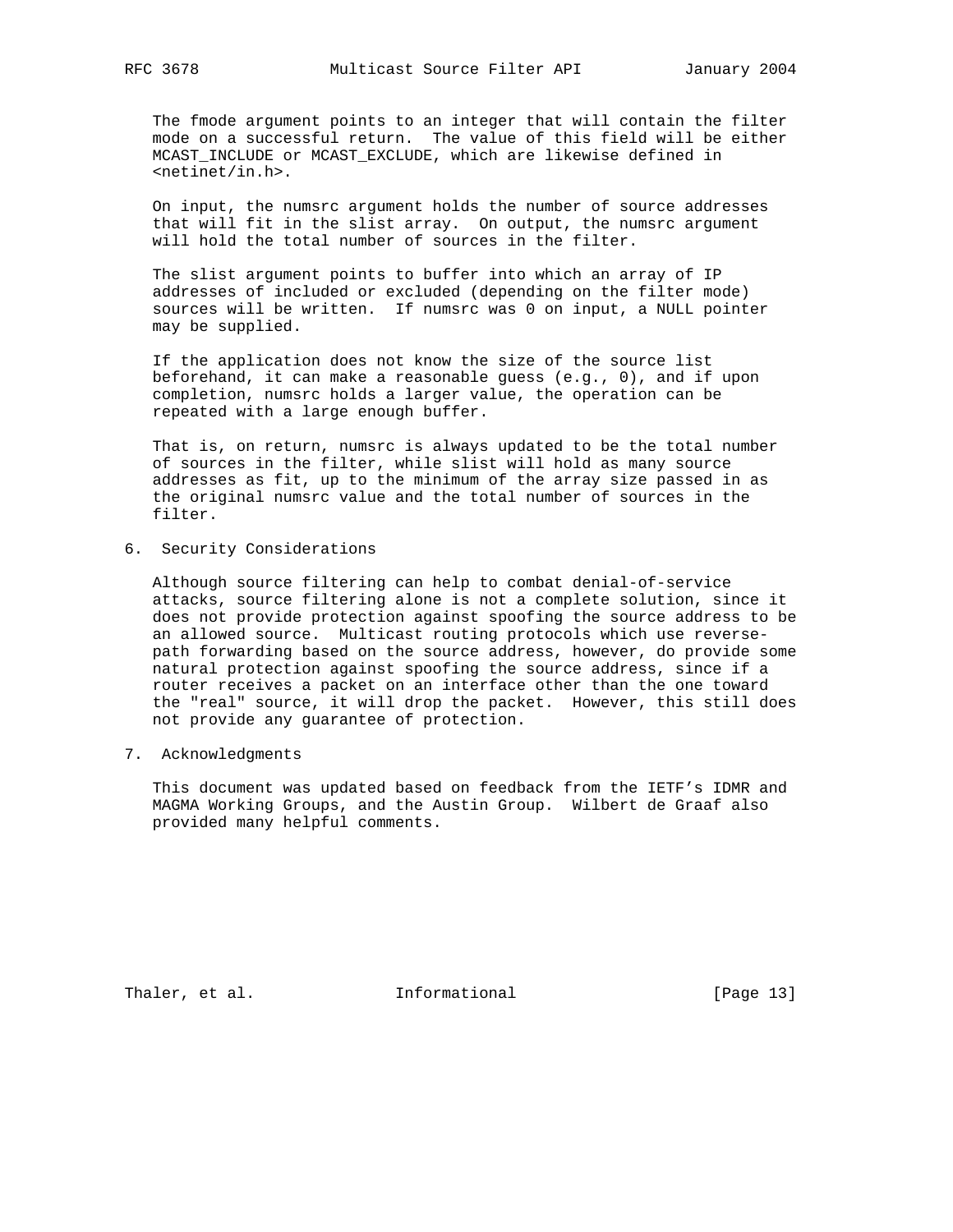8. Appendix A: Use of ioctl() for full-state operations

 The API defined here is historic, but is documented here for informational purposes since it is implemented by multiple platforms. The new functions defined earlier in this document should now be used instead.

 Retrieving the source filter for a given group cannot be done with getsockopt() on some existing platforms, since the group and interface must be passed down in order to retrieve the correct filter, and getsockopt only supports an output buffer. This can, however, be done with an ioctl(), and hence for symmetry, both gets and sets are done with an ioctl.

8.1. IPv4 Options

The following are defined in <sys/sockio.h>:

- o ioctl() SIOCGIPMSFILTER: to retrieve the list of source addresses that comprise the source filter along with the current filter mode.
- o ioctl() SIOCSIPMSFILTER: to set or modify the source filter content (e.g., unicast source address list) or mode (exclude or include).

```
Ioctl option and Argument type
SIOCGIPMSFILTER struct ip_msfilter
SIOCSIPMSFILTER struct ip_msfilter
struct ip_msfilter {
   struct in_addr imsf_multiaddr; /* IP multicast address of group */
   struct in_addr imsf_interface; /* local IP address of interface */
 uint32_t imsf_fmode; /* filter mode */
 uint32_t imsf_numsrc; /* number of sources in src_list */
 struct in_addr imsf_slist[1]; /* start of source list */
};
#define IP_MSFILTER_SIZE(numsrc) \
  (sizeof(struct ip_msfilter) - sizeof(struct in-addr) \ \ \ \ + (numsrc) * sizeof(struct in_addr))
   The imsf_fmode mode is a 32-bit integer that identifies the filter
   mode. The value of this field must be either MCAST_INCLUDE or
  MCAST_EXCLUDE, which are likewise defined in <netinet/in.h>.
```
Thaler, et al. **Informational** [Page 14]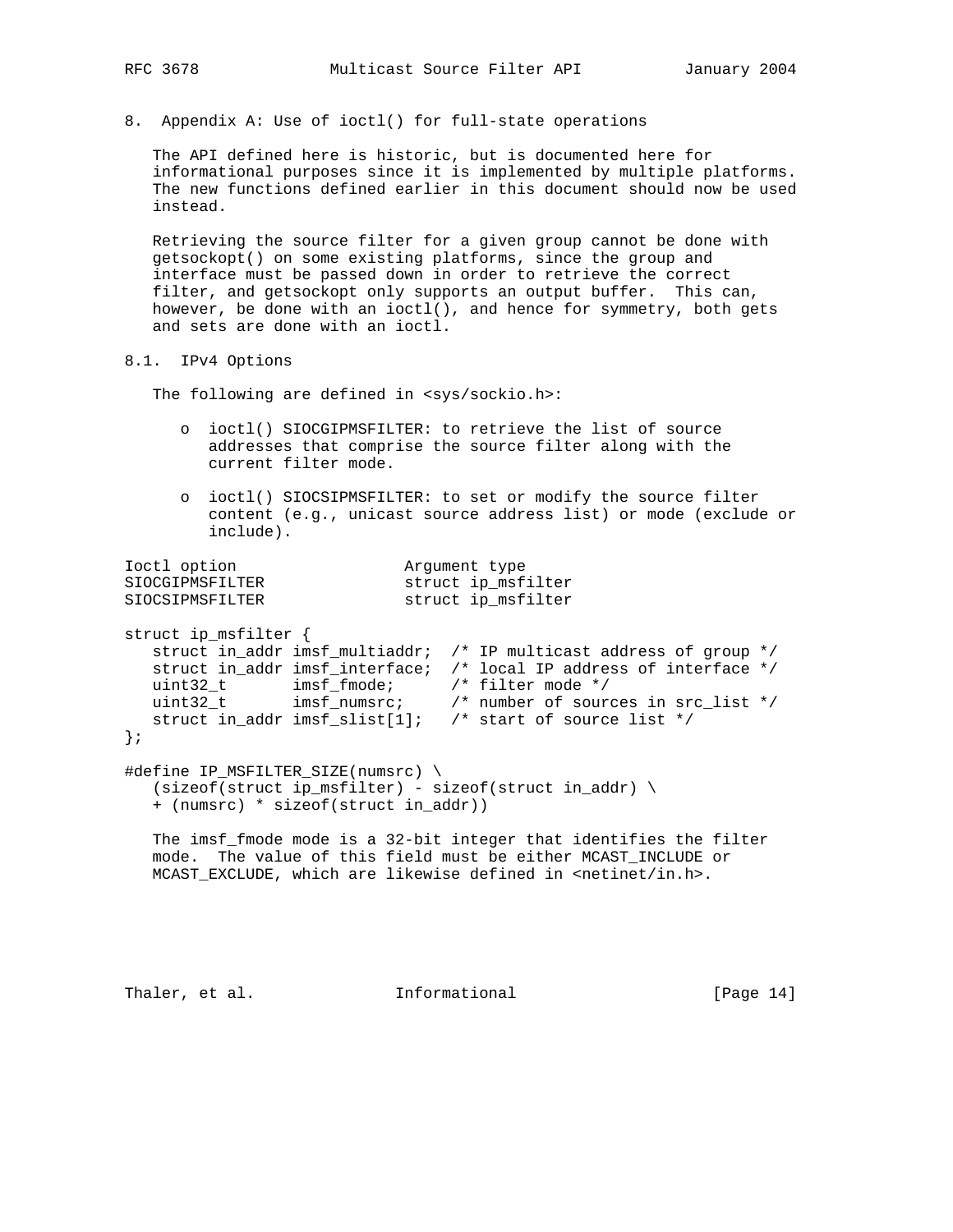The structure length pointed to must be at least IP\_MSFILTER\_SIZE(0) bytes long, and the imsf\_numsrc parameter should be set so that IP\_MSFILTER\_SIZE(imsf\_numsrc) indicates the buffer length.

 If the implementation imposes a limit on the maximum number of sources in a source filter, ENOBUFS is generated when a set operation would exceed the maximum.

 The result of a get operation (SIOCGIPMSFILTER) will be that the imsf\_multiaddr and imsf\_interface fields will be unchanged, while imsf\_fmode, imsf\_numsrc, and as many source addresses as fit will be filled into the application's buffer.

 If the application does not know the size of the source list beforehand, it can make a reasonable guess (e.g., 0), and if upon completion, the imsf\_numsrc field holds a larger value, the operation can be repeated with a large enough buffer.

 That is, on return from SIOCGIPMSFILTER, imsf\_numsrc is always updated to be the total number of sources in the filter, while imsf\_slist will hold as many source addresses as fit, up to the minimum of the array size passed in as the original imsf\_numsrc value and the total number of sources in the filter.

## 8.2. Protocol-Independent Options

The following are defined in <sys/sockio.h>:

- o ioctl() SIOCGMSFILTER: to retrieve the list of source addresses that comprise the source filter along with the current filter mode.
- o ioctl() SIOCSMSFILTER: to set or modify the source filter content (e.g., unicast source address list) or mode (exclude or include).

| Ioctl option          | Arqument type       |
|-----------------------|---------------------|
| SIOCGMSFILTER         | struct group_filter |
| SIOCSMSFILTER         | struct group filter |
| struct group_filter { |                     |

```
uint32_t gf_interface; /* interface index */
 struct sockaddr_storage gf_group; /* multicast address */
 uint32_t gf_fmode; /* filter mode */
 uint32_t gf_numsrc; /* number of sources */
     struct sockaddr_storage gf_slist[1]; /* source address */
   };
```

```
Thaler, et al. 1nformational 1999 [Page 15]
```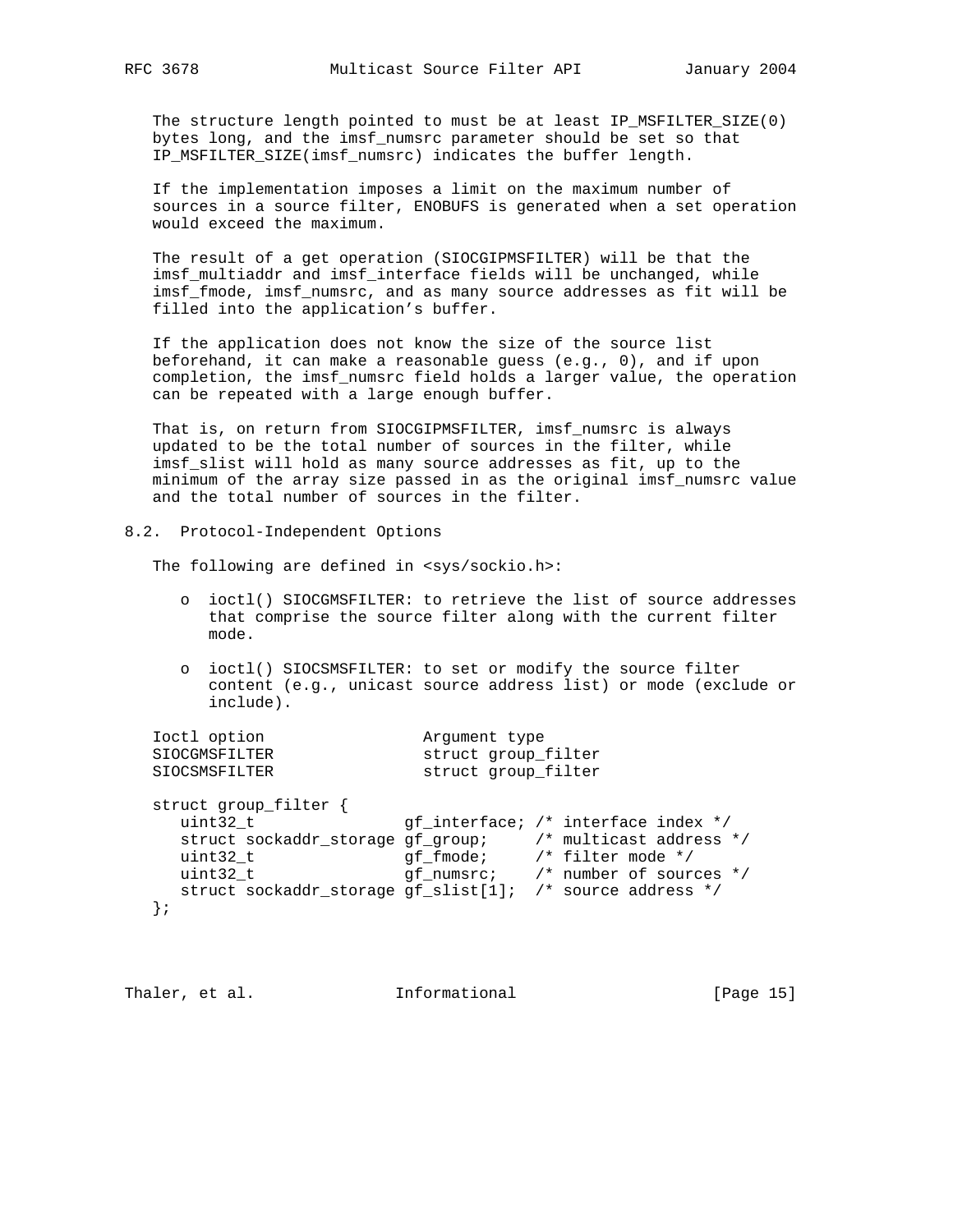#define GROUP\_FILTER\_SIZE(numsrc) \

 $(size of (struct group-filter) - size of (struct sockaddr_storage) \$ + (numsrc) \* sizeof(struct sockaddr\_storage))

 The imf\_numsrc field is used in the same way as described for imsf\_numsrc above.

- 9. Normative References
	- [1] Gilligan, R., Thomson, S., Bound, J., McCann, J. and W. Stevens, "Basic Socket Interface Extensions for IPv6", RFC 3493, February 2003.
	- [2] IEEE Std. 1003.1-2001 Standard for Information Technology -- Portable Operating System Interface (POSIX). Open Group Technical Standard: Base Specifications, Issue 6, December 2001. ISO/IEC 9945:2002. http://www.opengroup.org/austin

10. Informative References

- [3] Cain, B., Deering, S., Kouvelas, I., Fenner, B. and A. Thyagarajan, "Internet Group Management Protocol, Version 3", RFC 3376, October 2002.
- [4] Vida, R. and L. Costa, "Multicast Listener Discovery Version 2 (MLDv2) for IPv6", Work in Progress, December 2003.

Thaler, et al. 1nformational 1999 [Page 16]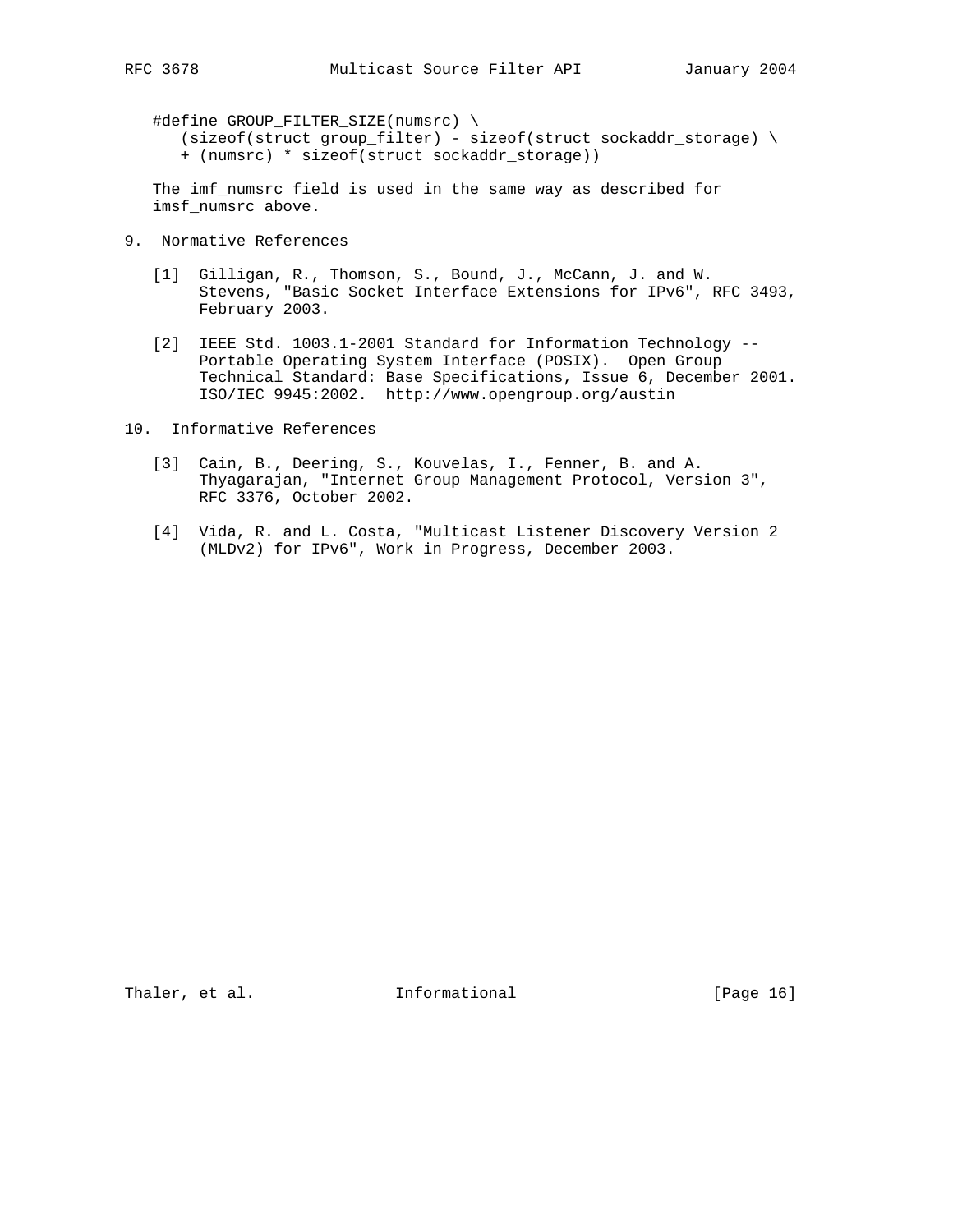# RFC 3678 Multicast Source Filter API January 2004

11. Authors' Addresses

 Dave Thaler Microsoft Corporation One Microsoft Way Redmond, WA 98052-6399

 Phone: +1 425 703 8835 EMail: dthaler@microsoft.com

 Bill Fenner 75 Willow Road Menlo Park, CA 94025

 Phone: +1 650 867 6073 EMail: fenner@research.att.com

 Bob Quinn IP Multicast Initiative (IPMI) Stardust.com 1901 S. Bascom Ave. #333 Campbell, CA 95008

 Phone: +1 408 879 8080 EMail: rcq@ipmulticast.com

Thaler, et al. 1nformational [Page 17]